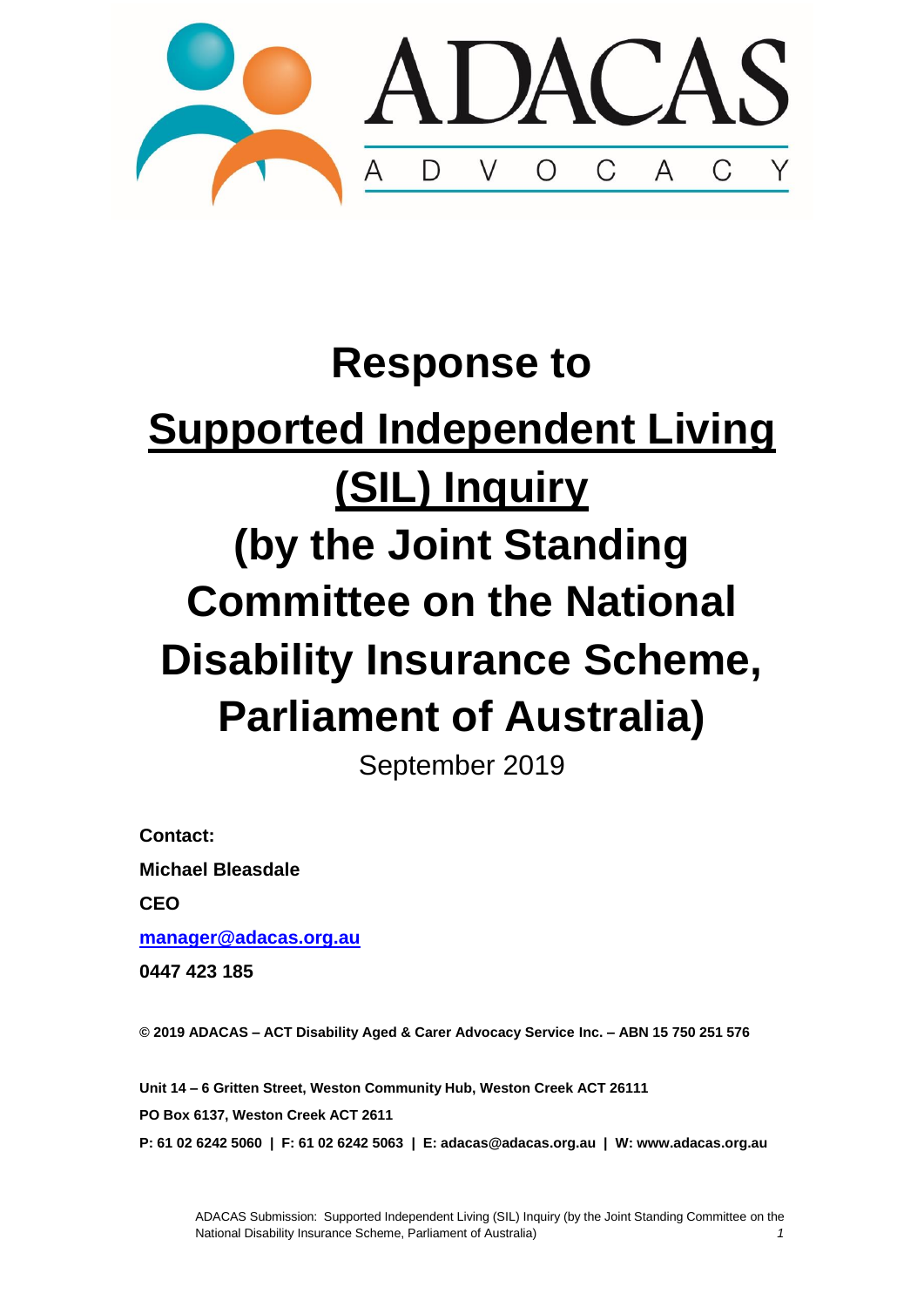This page is intentionally blank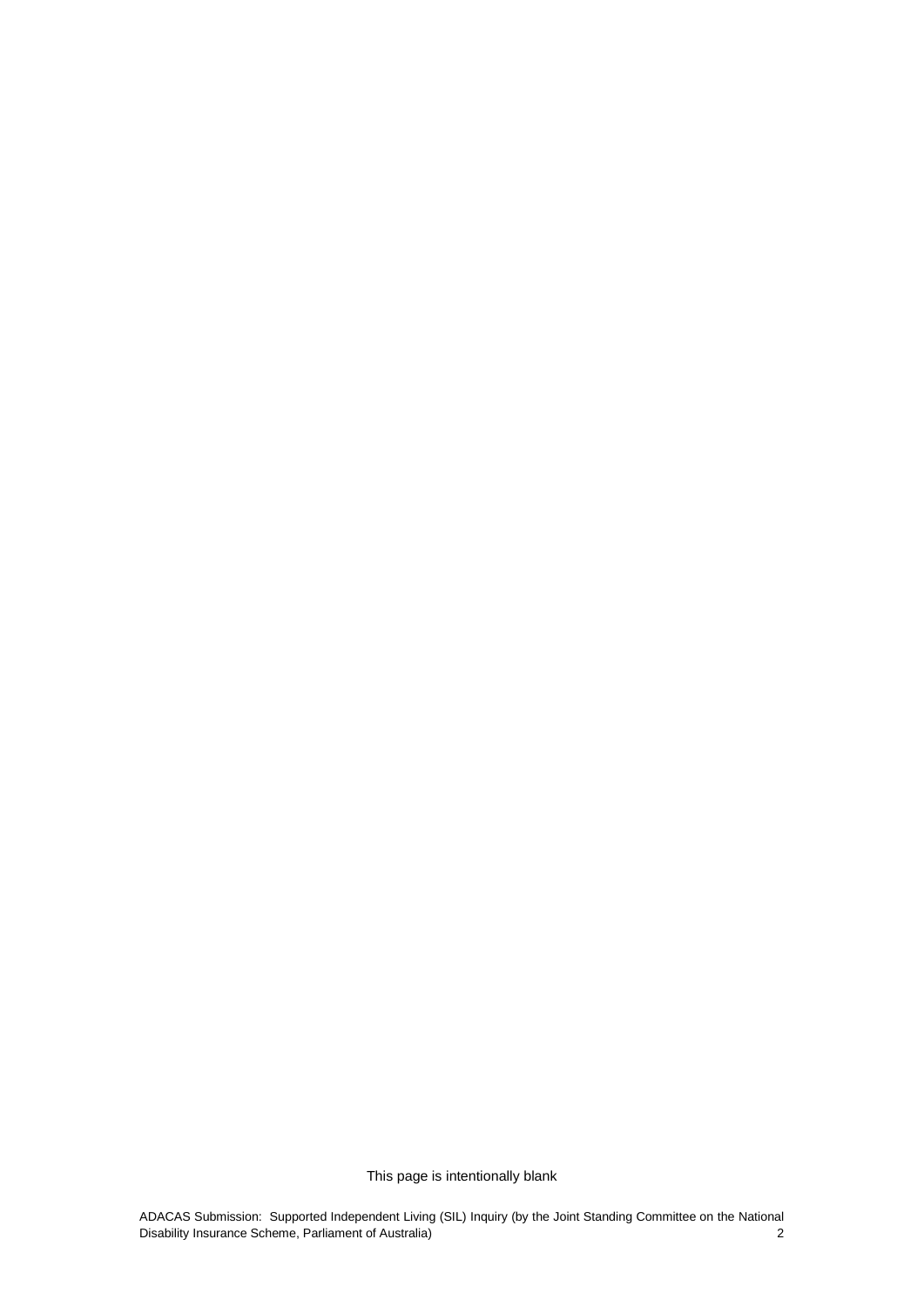#### **Table of Contents**

| 1. |           |                                                                       |  |
|----|-----------|-----------------------------------------------------------------------|--|
| 2. |           | Responses to Supported Independent Living (SIL) Inquiry topics: 5     |  |
|    | <u>a)</u> |                                                                       |  |
|    | b)        | The vacancy management process, including its management and costs  8 |  |
|    | C)        |                                                                       |  |
|    | d)        |                                                                       |  |
| 3. |           |                                                                       |  |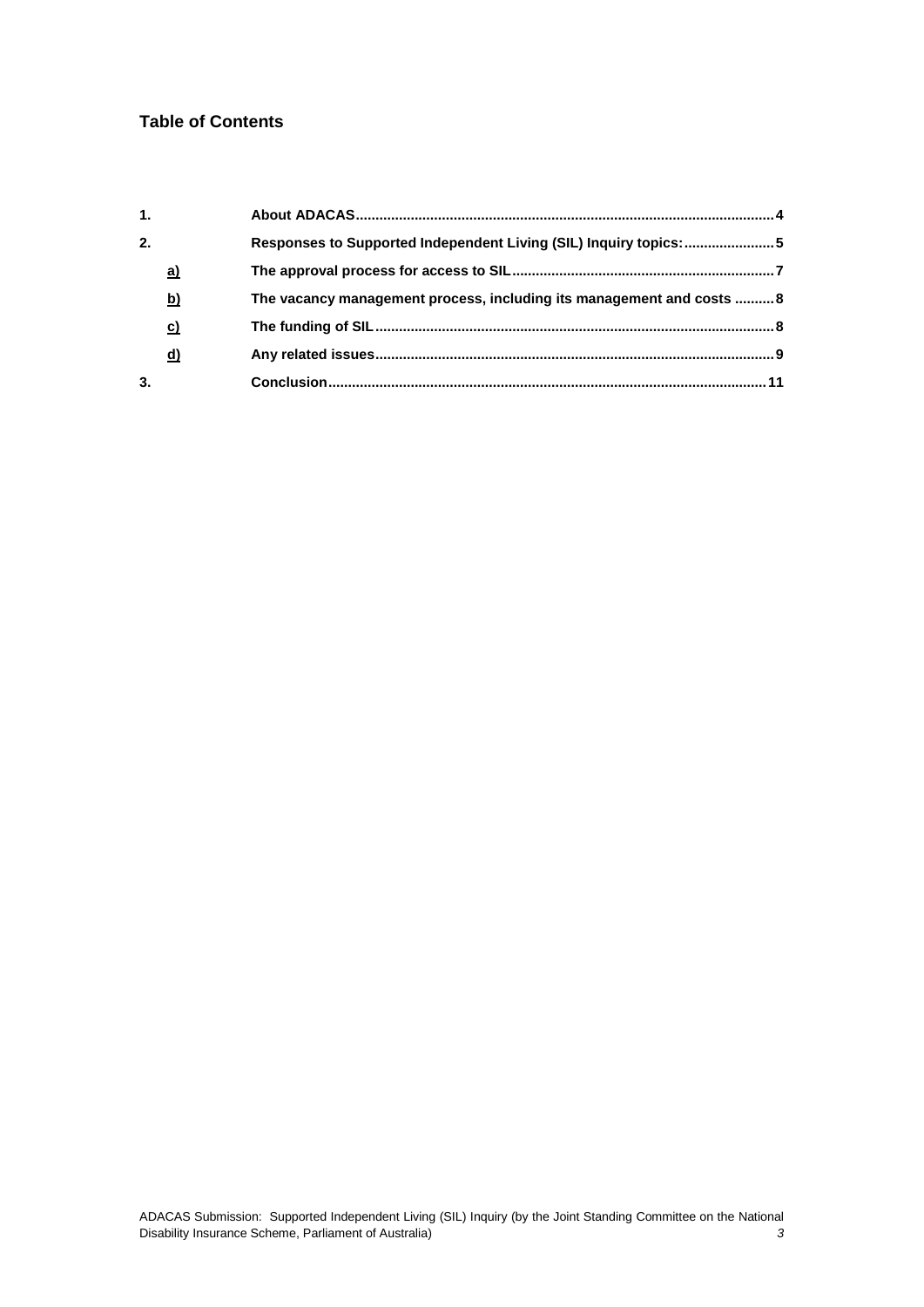## <span id="page-3-0"></span>**1. About ADACAS**

The ACT Disability Aged and Carer Advocacy Service (ADACAS) has been delivering advocacy for and with people with disability, people experiencing mental ill health (or psychosocial disability), older people, and carers in the ACT for 28 years. ADACAS has provides free advocacy and information to people with disability in: set areas of NSW: specifically, in set areas of Shoalhaven, the Eurobodalla Hinterland, Batemans Bay, Broulee – Tomakin, Moruya – Tuross Head

As an advocacy service, ADACAS is frequently working with people who are "falling through the cracks" in current service systems. We advocate on many topics: on housing, quality of service issues, NDIS appeals, at psychiatric treatment order tribunal hearings, on child protection matters, on restrictive practice/restraint/seclusion. ADACAS advocates also visit clients at their homes or places of the clients' choosing. ADACAS additionally offer NDIS support coordination to a small number of NDIS participants, and have a Projects/research team, who are currently conducting action research looking at Supported Decision Making in Healthcare. We have also recently commenced delivering Redress Scheme support services to people who were victims of institutional child sexual abuse.

Throughout this submission we seek to highlight both the issues that advocates have observed, and also issues that our clients have raised with us, and will use case studies to demonstrate circumstances. We value the opportunity to provide this feedback

ADACAS acknowledges the Ngunnawal people as the traditional owners of the land on which we work, and pay our respects to their Elders, and to all Aboriginal and Torres Strait Islanders in our community.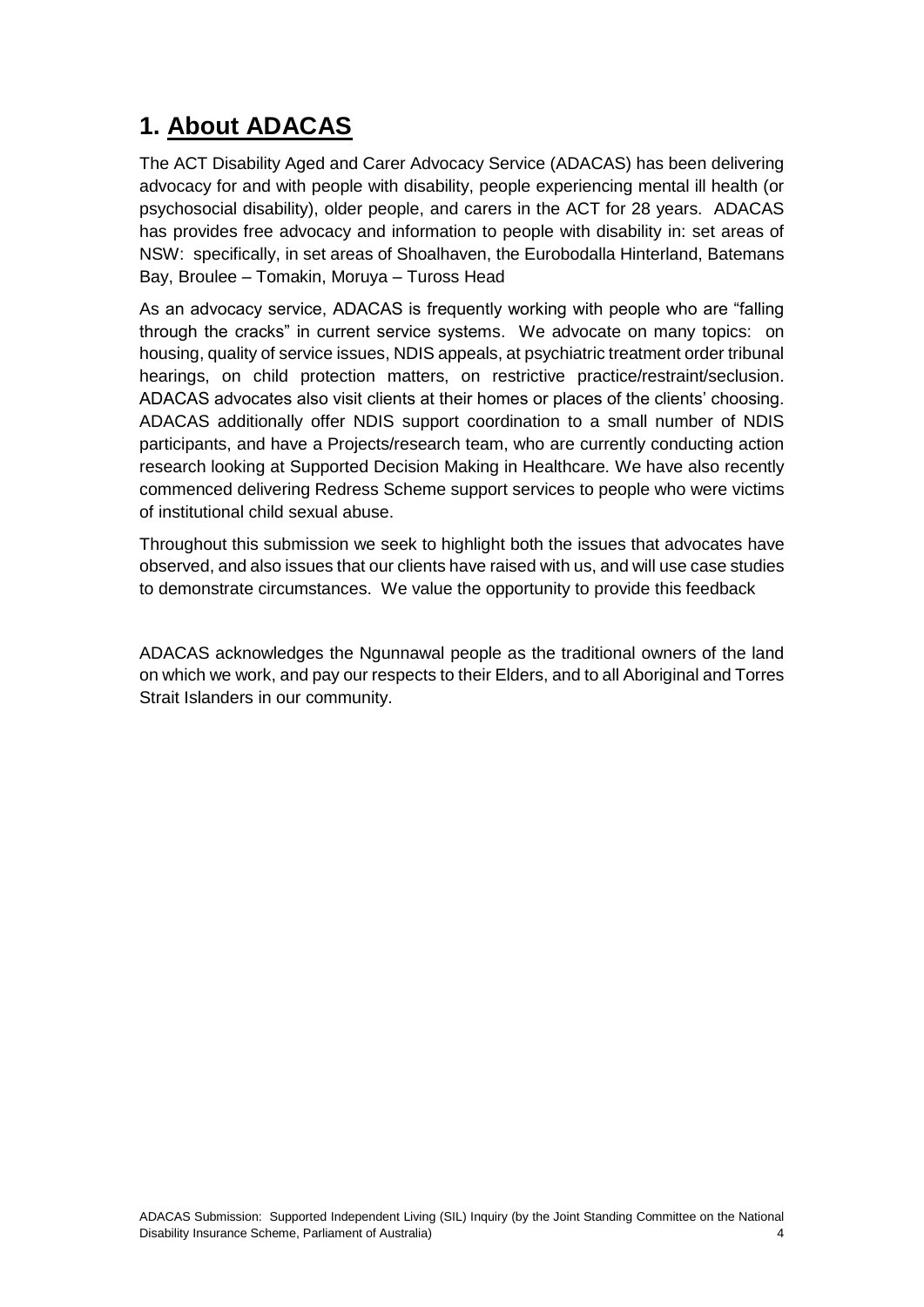## <span id="page-4-0"></span>**2. Responses to Supported Independent Living (SIL) Inquiry topics:**

### **Context**

It has long been recognised that "separating tenancy and personal support is critical to enabling choice and control for people with disability"<sup>1</sup>

In the ACT, however, unless a person with disability:

- owns or rents their own property (an option that is inaccessible due to financial constraints for many<sup>2</sup>)
- has a SDA provider (that is not also providing SIL) or
- lives in a household that has a Housing ACT property (whether via a headlease, or as direct tenants of Housing ACT),

they will be living in a circumstance where their SIL properties is owned by a SIL provider who then also provide the SIL services to the people within the house. A large number of houses in the ACT fit this circumstance (SIL provider is also landlord).

This situation (where the SIL provider is also the landlord) can have an inherently negative impact on the choice and control of participants, in that most of those providers require participants to accept their service as the SIL provider as a condition of allowing the participant to move into that property.

In some instances, the SIL provider/landlord encourages participants to agree that the provider will provide not only the specific SIL funding, but also other funding lines as a condition of moving into the house (such as providers which seek to claim capacity building or community participation or support coordination funding).

In our view (and through the literature), there is a clear conflict of interest when the one provider holds both the role of landlord and that of SIL provider<sup>3</sup>.

When the landlord is also the SIL provider:

• there are inherent constraints on participant choice and control (given that in many instances it is impossible for a participant to change their SIL provider unless they move out of their home: which can be a gargantuan task, given that there is high demand for SIL housing options in the ACT, that it is not uncommon for residents needing SIL to be in financially

<sup>1</sup> Summer Foundation (2019) SDA Market Information website, accessed via:

<https://www.summerfoundation.org.au/housing/sda-market-information/> in September 2019.

<sup>2</sup> AIHW (2019), *People with disability in Australia report* (September 2019), accessed online via: <https://www.aihw.gov.au/reports/disability/people-with-disability-in-australia/housing> in September 2019. and

Anglicare (2019), *Rental Affordability Snapshot,* accessed online via [https://www.anglicare.asn.au/our-work/research](https://www.anglicare.asn.au/our-work/research-reports/the-rental-affordability-snapshot)[reports/the-rental-affordability-snapshot](https://www.anglicare.asn.au/our-work/research-reports/the-rental-affordability-snapshot) in August 2019

<sup>3</sup> Crabb, A, (2017) Separating Housing and Support Services - A Toolkit for Providers. Melbourne: Summer Foundation Ltd accessed via: [https://www.summerfoundation.org.au/wp-content/uploads/2018/01/separating-housing-and](https://www.summerfoundation.org.au/wp-content/uploads/2018/01/separating-housing-and-support-toolkit.pdf)[support-toolkit.pdf](https://www.summerfoundation.org.au/wp-content/uploads/2018/01/separating-housing-and-support-toolkit.pdf) in September 2019.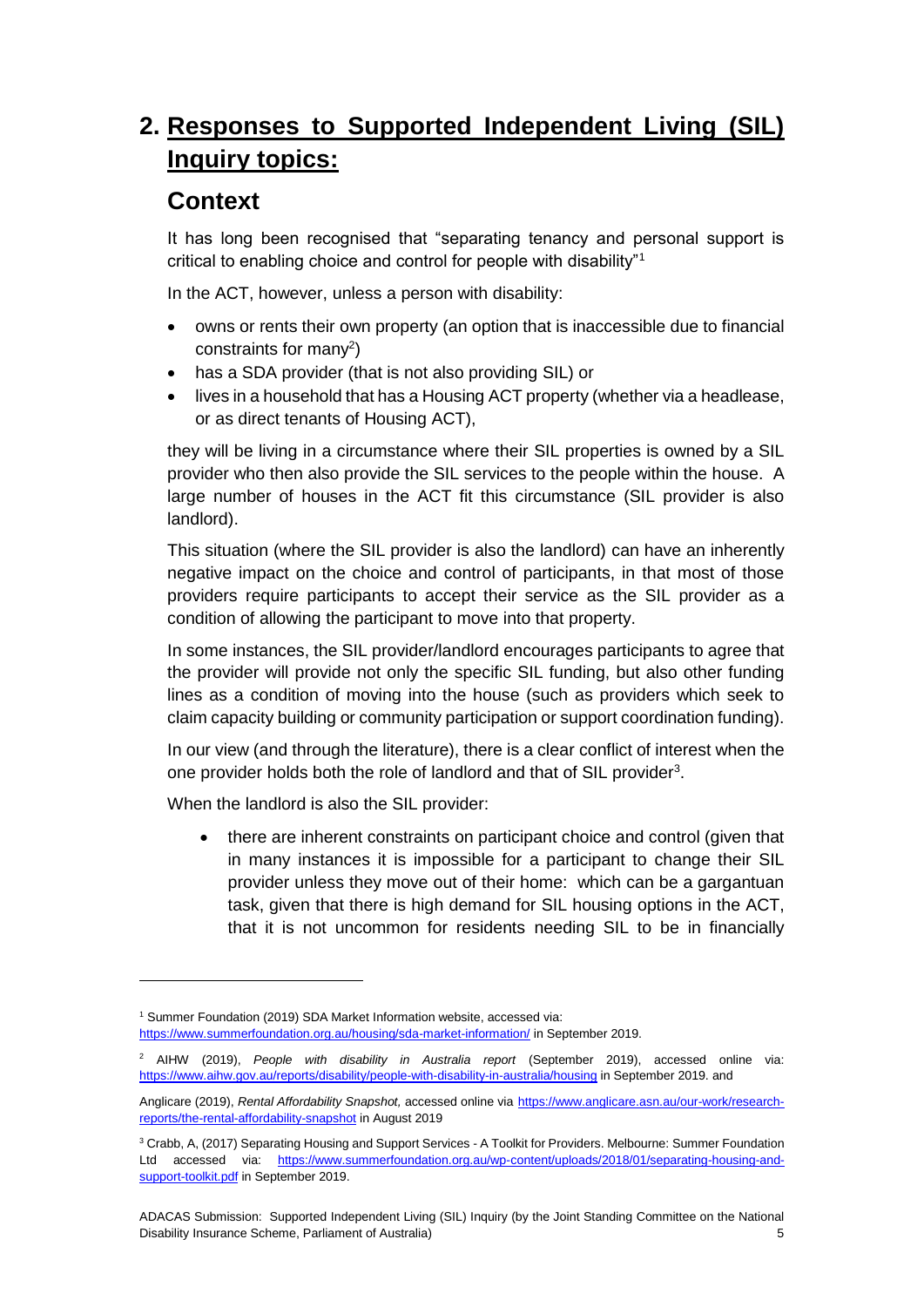constrained circumstances (if your primary income is a Disability Support Pension, it can be difficult to save the funds to move house) and the level of uncertainty or upheaval that moving house can entail);

- the market incentives that are meant to be built into all relationships and transactions within the NDIS, for providers to achieve and maintain high quality support (given it is hard for a participant to change SIL service provider if they are unhappy with service quality), are not present within these arrangements;
- there are reduced safeguards for participants (in that, depending on individual circumstances, they may be in contact with fewer people/organisations whom they could alert if something is going wrong if service provider support is concentrated with the one organisation);
- there are risks to housing security (for example if the relationship with the SIL provider/landlord breaks down or a dispute between tenants arises).

Whilst sometimes SIL providers manage these conflicts very mindfully, carefully, and appropriately, there are other instances where this arrangement causes great harm:

#### *Participant experience:*

*Joanna\*, a young person with intellectual disability was living in a shared property owned by the same provider that was providing SIL supports. The level and types of support did not meet Joanna's needs. There were a number of incidents at the property (between Joanna and other residents), culminating in a complete breakdown of the relationship between the provider, other residents and Joanna. The provider then (illegally) evicted Joanna into homelessness.* 

*It was subsequently established that there had been significant failures in the approach taken by the SIL provider (who was also the landlord), in that therapeutic support (despite funding for a positive behaviour support plan being present in Joanna's NDIS plan) had not been arranged for her (nor supports arranged for other residents) to seek to address the issues between residents either in a preemptive way, or as the conflicts were emerging. In addition, Joanna's human rights (and rights under the Residential Tenancies Act) had been ignored.*

*Whilst the actions that the provider took were illegal (evicting on the spot, without providing the notice required under the Residential Tenancies' Act), the inherent power imbalance between the provider and Joanna was so pronounced that her health and wellbeing was jeopardised by failures of the provider to provide quality support.* 

As the AIHW in their latest report on *People with disability in Australia* (September 2019) advise :"A person who does not have access to affordable, secure and appropriate housing may experience several negative consequences including Homelessness, poor Health and lower rates of Employment and Education"<sup>4</sup> .

<sup>4</sup> AIHW (2019), *People with disability in Australia report* (September 2019), accessed online via: <https://www.aihw.gov.au/reports/disability/people-with-disability-in-australia/housing> in September 2019.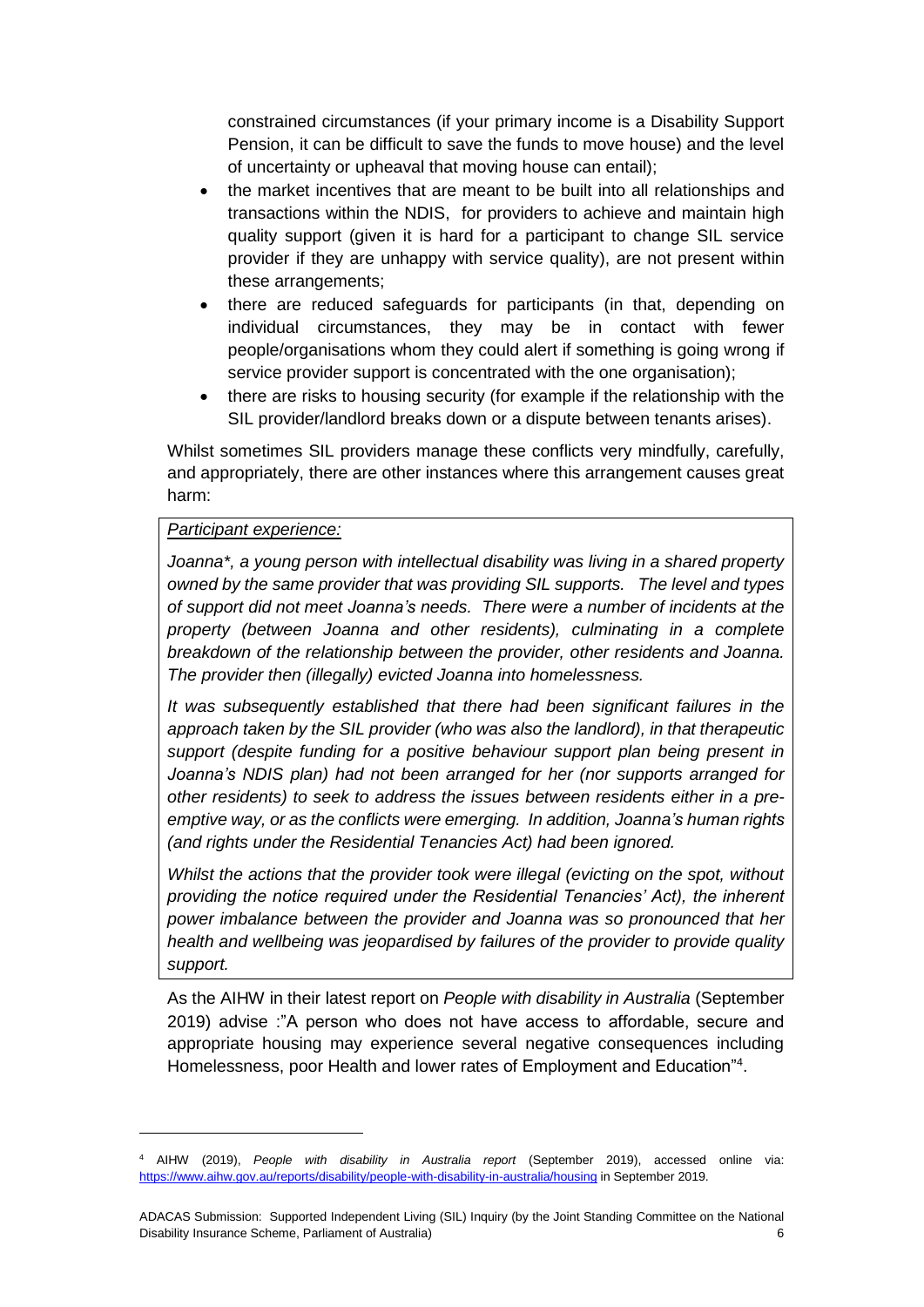In contrast to the models where a SIL provider is also the landlord, as mentioned above, in the ACT there are also a considerable number of houses where people receive SIL supports but where people are living in Housing ACT properties (whether as direct tenants of Housing ACT, or whether via a head lease with another service provider) and where the property is in the individual's name/s.

There are additionally a much, much smaller number of arrangements where participants who receive SIL supports own their own home or rent their property privately, but have their names on the lease. These arrangements, in addition to situations where participants have a lease with Housing ACT can allow for added safeguards, in that if the relationship with the SIL provider breaks down, it can sometimes be possible for participants (if all residents receiving SIL supports in that location agree) to change SIL provider rather than being required to move house (which allows for a much greater level of choice and control). Please refer to the further discussion in (d) other related topics.

## <span id="page-6-0"></span>**a) The approval process for access to SIL**

Whilst we are conscious that the Provider SIL pack includes newer versions of SIL forms (designed in conjunction with providers with the aim of streamlining the paperwork), it is our understanding that the approval process for access to SIL continues to still be very difficult.

If a person with disability is unable to share a property, and requires one-to-one supports, the level of documentation required is especially onerous.

Even if in principle it is agreed that SIL funding is appropriate, there are some situations where due to the level of care needs of the person with disability, it can be extremely challenging to find a SIL service provider who is willing (or able) to assist. Given that SIL providers need to complete paperwork before SIL funding can be included in an NDIS plan, this can have a profound impact:

#### *Participant story:*

*Susan\* is a teenager living with disability who also has very complex medical needs, where ongoing monitoring is required. At the present time, she is living in the hospital, and has been doing so for over three years. Hospital is a dangerous place for her to be living in an ongoing way, due to the risk of infection. Advocacy was sought to help her find a home outside hospital.* 

*As part of seeking to achieve a home outside hospital, her advocate approached almost thirty SIL providers who had vacancies (sometimes in houses that had the features she needed). The greater majority declined, explaining that they were not able to assist someone with such a high level of needs. Whilst it is responsible for providers to indicate when something is beyond their skill level, it has highlighted for us the dearth of providers who are willing to work with clients where nursinglevel clinical care is required. The impact on Susan (and her family) is profound. One SIL provider (who employs clinical staff) has now agreed to assist.* 

*Susan's advocate also approached Housing ACT to seek a property – as things have worked out - due to the impacts of disability and health needs, Susan needs*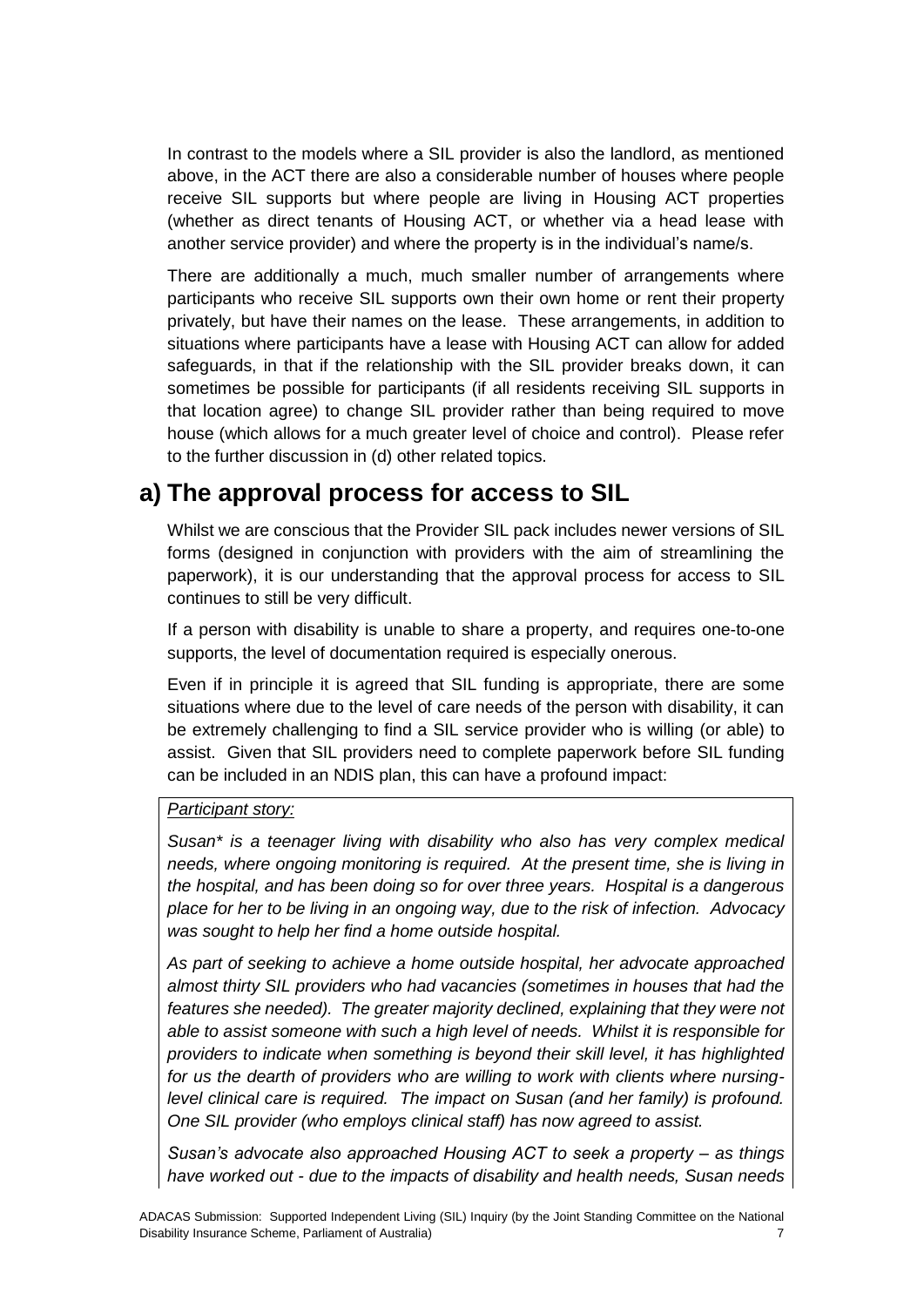*a specialised property. The NDIS approved Specialist Disability Accommodation funding and a developer is now building a property to meet her needs and those of the others with whom she will share. We note that others in similar situations have died, due to hospital acquired infections, before a housing solution could be found.*

## <span id="page-7-0"></span>**b) The vacancy management process, including its management and costs**

The current vacancy management processes (and vacancy management approaches of individual providers) are having some very negative impacts.

NDIS SIL funding is usually paid at a shared rate level (whether 1 staff member to 2 residents, 1 staff member to 3 residents, 1 staff member to 4 residents or another configuration), with the expectation that SIL funds from multiple participants will be combined in order to provide the staff levels that are required.

Given this providers are frequently under pressure to fill vacancies in properties (in order to be able to be in receipt of adequate funding to deliver needed services). Whilst the NDIA works with providers on this topic, there at times can be considerable financial pressure exerted on providers, who in some circumstances have ended up having to fund out of pocket portions of the aspects of the support costs (if the funding level is not adequate to cover staff when there are (for example, only 2 participants with SIL packages in the house when the funding rates have been provided as if 3 participants with SIL packages are living together).

This pressure can sometimes mean a "near enough is good enough approach" where potential tenants are at times accepted without sufficient emphasis on the choice and control of existing (and proposed new) household members, and without sufficient consideration as to whether the people involved want to live together/ have compatible life situations etc. At the present time, all too often, we have heard from participants stories of situations where matches ended up being driven by exactly this situation  $-$  i.e. by the availability of who can move in (as opposed to looking at the individual person's wishes, or the adequacy of the matches). Please refer additionally to the comments in section d on this topic.

## <span id="page-7-1"></span>**c) The funding of SIL**

It is our experience that if a person needs a SIL package that is above the benchmarked price, that it can be sometimes be exceptionally difficult to achieve the needed level of funding. Whilst we accept that there can be perceived conflicts in that the service provider being asked to put forward the quotes is the same service provider that will receive the funding, we are also aware of situations where participants have been unfairly disadvantaged as a result of incorrect assumptions re vested interests.

#### **Recommendation:**

1. That there be continued efforts to find better ways to ensure that participants have adequate SIL funding available to meet their specific needs.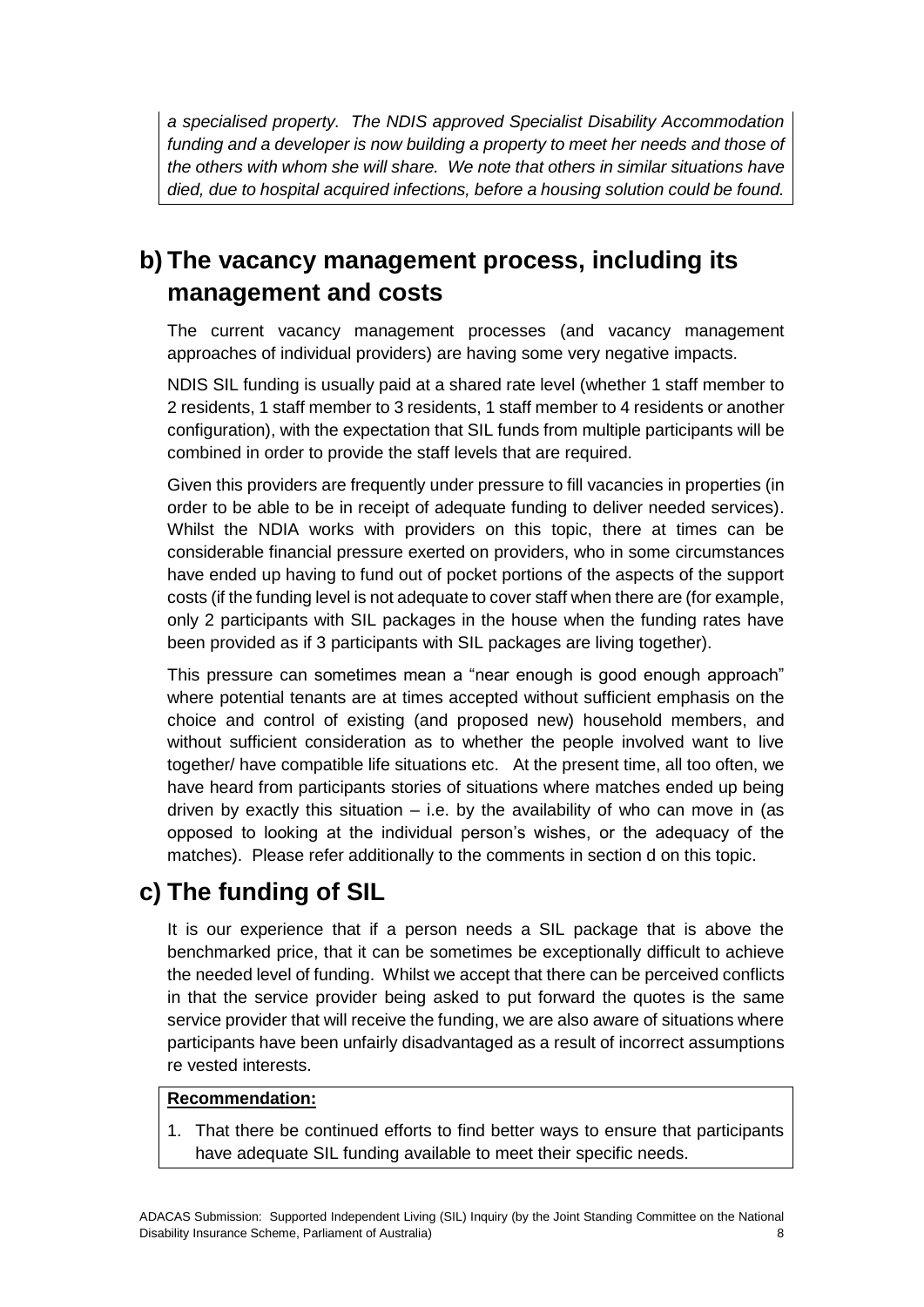## <span id="page-8-0"></span>**d) Any related issues**

#### i. Concerns re service quality:

ADACAS has advocated over time in many instances where services provided by a SIL provider are not at the needed and expected levels of quality, nor of a level to correspond with the fees that participants are paying for SIL services. Participants receiving substandard services, in circumstances where their SIL provider is also their landlord (and sometimes also their support coordinator) can find themselves in exceptionally vulnerable situations.

Whilst assistance is available via advocacy services (and official visitors), and Quality and Safeguards complaints can occur, we encourage added focus in this area. We would also strongly suggest that in almost all instances, people in receipt of SIL should have a support coordinator that is from a separate organisation from their SIL provider.

#### *Participant experience:*

*Earl\* receives a SIL supports. He lives in a Housing ACT property, and has a landlord that is separate from the SIL provider. Earl's aunt is his guardian. Earl's aunt has had two different SIL service providers working with Earl, however had ongoing concerns re service quality. Given this, she is now exploring brokerage models to find creative ways to ensure that the team of support workers that has been built to work with Earl, continues to be suitable for his needs.* 

#### **Recommendations:**

- 2. That the NDIA work with the sector to seek to find ways to separate landlord and SIL functions, and to increase the quality of service and safeguards for people living in those circumstances.
- 3. That additional training and skill development (and ongoing mentoring) be made available for service providers and disability support workers, to increase the quality of support service that they can provide.
- 4. That the NDIA seek to work with the sector around the expectation that participants will usually have a support coordinator that is from an organisation separate to the provision of SIL services.

#### ii. Insufficient options

At the present time there are not enough vacancies in houses where SIL arrangements are occurring in Canberra, which means that there is frequently not enough choice when people are seeking a SIL option, or enough opportunities for emergency situations. This can also result in less-than-ideal matches where participants (or their guardians) feel compelled to take the first available option for a place in a home where SIL is occurring. (Emergency situations might arise when there is a sudden change in family circumstances such that a person who had been living happily with family is suddenly no longer able to do so, or due to transfers or evictions or changing needs).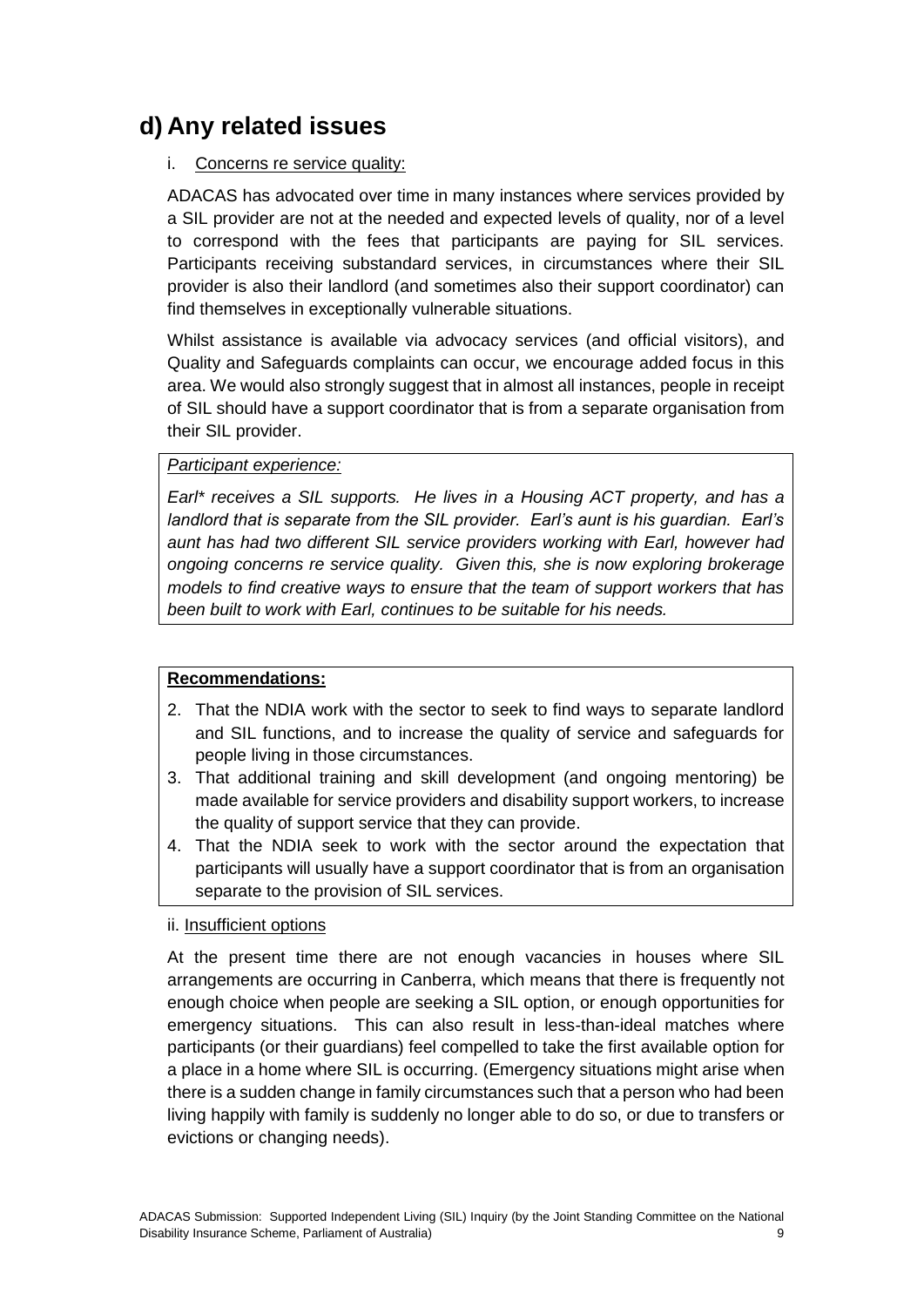#### *Participant experience:*

*David\* has younger onset dementia. Due to the progression of his dementia, his housing situation became unsuitable, and he ended up in hospital. He needs 1 to 1 support 24 hours a day (2 to 1 support for personal care). Whilst a series of housing options have been explored, they have not worked out, and it has now been established that David needs to live by himself with supports (not in a shared situation with other people with disability). David's support provider and advocate are working urgently to seek to find a suitable housing option, but it is taking some time due to the limited number of vacancies available.* 

#### **Recommendations:**

5. That the NDIA and State and Territory governments work together to make more independent SIL options (where the landlord is separate from the SIL provider) available.

#### iii. Difficulties of changing SIL provider / gap with support in this process:

As (has been discussed), NDIS participants sharing a house will generally be sharing a primary SIL service. As the provider (and the personal relationships that each tenant develops with staff) are so individual, there can also be significant variation between participant satisfaction with a service. At the present time it can be very difficult for participants to change their primary SIL provider, and generally all household members would need to reach consensus on agreeing to change, and to agree on which new provider should be appointed.

Due to the complexity of what can be involved with a change of provider (and that in some instances participants may (due to the nature of their disability) need support with decision-making), and/or wish or need to have family members and/or guardians involved), it is possible that each member of the household might need independent support, plus also there might need to be an independent facilitator taking leadership with the change process to ensure that everyone's wishes are adequately put forward and that there is no coercion. At the present time, intensive support in these situations is not easily available.

#### **Recommendation:**

6. That NDIA establish a pathway (either with State/Territory governments or via other avenues) to ensure that independent support is available to make it easier for people living in a SIL property who wish to change provider, to more easily do so.